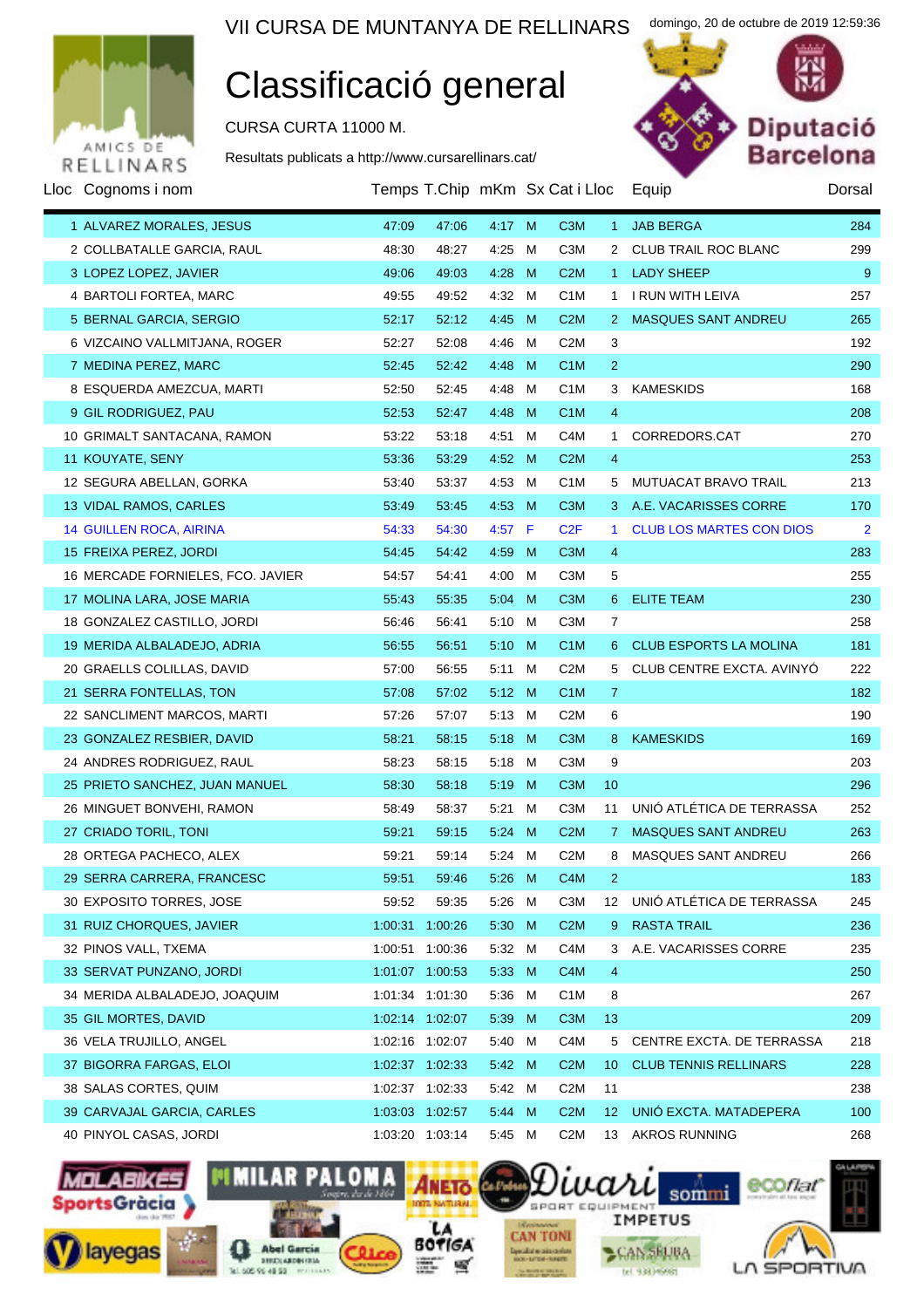

# Classificació general

CURSA CURTA 11000 M.

Resultats publicats a http://www.cursarellinars.cat/



domingo, 20 de octubre de 2019 12:59:37

| Lloc Cognoms i nom                   |                 | Temps T.Chip mKm Sx Cat i Lloc |                |   |                  |                | Equip                        | Dorsal |
|--------------------------------------|-----------------|--------------------------------|----------------|---|------------------|----------------|------------------------------|--------|
| 41 VALLS BARTOLL, SERGI              | 1:03:33 1:03:25 |                                | 5:47 M         |   | C2M              | 14             |                              | 205    |
| 42 MONTOYA GARCIA, ANTONIO           | 1:03:56 1:03:50 |                                | 5:49           | M | C <sub>1</sub> M | 9              |                              | 243    |
| 43 TOULLEC, YANN                     | 1:04:07 1:03:49 |                                | 5:50 M         |   | C2M              | 15             |                              | 216    |
| <b>44 DOMINGUEZ CARDONER, SILVIA</b> | 1:04:18 1:04:06 |                                | $5:51$ F       |   | C2F              | $\overline{2}$ |                              | 240    |
| 45 FULEKI MIGA, JOAN                 | 1:04:20 1:04:07 |                                | $5:51$ M       |   | C2M              | 16             |                              | 198    |
| 46 PASTOR CODINA, JOSEP              | 1:05:01 1:04:48 |                                | 5:55           | M | C <sub>4</sub> M | 6              | CLUB NATACIÓ SABADELL        | 261    |
| 47 MAS DOSTA, RICARD                 | 1:05:07 1:05:02 |                                | 5:55           | M | C2M              | 17             | <b>KAMESKIDS</b>             | 167    |
| 48 PONS MAÑES, ERIC                  | 1:05:18 1:05:15 |                                | 5:56           | M | C <sub>2</sub> M | 18             |                              | 297    |
| <b>49 TORRES FERRAZ, LAURA</b>       | 1:05:18 1:05:09 |                                | $5:56$ F       |   | C2F              | 3              |                              | 269    |
| 50 RUBIO CAZADOR, MARC               | 1:05:33 1:05:29 |                                | 5:57 M         |   | C <sub>3</sub> M | 14             |                              | 294    |
| 51 PARES ROIG, ORIOL                 | 1:06:02 1:05:44 |                                | 6:00 M         |   | C2M              | 19             |                              | 285    |
| 52 HERNANDEZ FERNANDEZ, JORGE        | 1:06:23 1:06:05 |                                | 6:02 M         |   | C <sub>3</sub> M | 15             |                              | 293    |
| 53 MERIDA MARQUEZ, DAVID             | 1:06:30 1:06:20 |                                | $6:03$ M       |   | C <sub>3</sub> M | 16             |                              | 276    |
| 54 VIUSA GALLEGO, SERGI              | 1:07:01 1:06:47 |                                | 6:05 M         |   | C <sub>2</sub> M | 20             |                              | 177    |
| 55 IGLESIAS GUILARTE, ALEJANDRO      | 1:07:08 1:06:54 |                                | 6:06 M         |   | C <sub>4</sub> M | 7              |                              | 249    |
| 56 TIRADO SANCHEZ, ALEX              | 1:07:13 1:06:59 |                                | 6:07 M         |   | C <sub>2</sub> M | 21             | <b>INEFC</b>                 | 188    |
| 57 PLANAS ROS, OSCAR                 | 1:08:22 1:08:06 |                                | 6:13 M         |   | C2M              | 22             |                              | 212    |
| 58 GARCIA ESCABIA, JUAN MANUEL       | 1:08:23 1:08:07 |                                | 6:13 M         |   | C <sub>2</sub> M | 23             |                              | 210    |
| 59 PUJADAS VILA, JORDI               | 1:08:25 1:08:14 |                                | $6:13 \quad M$ |   | C <sub>3</sub> M | 17             | <b>INDEPENDENT</b>           | 171    |
| 60 SALVADOR LOPEZ, ALFONSO           | 1:08:27 1:08:18 |                                | 6:13 M         |   | C <sub>4</sub> M | 8              |                              | 199    |
| 61 TORTOSA COMPTE, ROGER             | 1:08:27 1:08:14 |                                | $6:13 \quad M$ |   | C2M              | 24             | <b>INEFC</b>                 | 187    |
| 62 ABAD BAIG, FERRAN                 | 1:09:04 1:08:58 |                                | 6:17 M         |   | C <sub>4</sub> M | 9              |                              | 272    |
| 63 OLIVERAS TURULL, EVA              | 1:09:11 1:09:04 |                                | 6:17 $F$       |   | C <sub>3</sub> F | $\mathbf{1}$   |                              | 300    |
| 64 MORENO PUJOL, QUIM                | 1:09:15 1:09:01 |                                | 6:18 M         |   | C <sub>1</sub> M | 10             | <b>INEFC</b>                 | 256    |
| 65 VALVERDE CARRASCO, ALBERT         | 1:09:23 1:09:12 |                                | $6:18$ M       |   | C2M              | 25             |                              | 232    |
| 66 MATARIN RODRIGUEZ, CARLA          | 1:09:25 1:09:20 |                                | $6:19$ F       |   | C <sub>1</sub> F | 1.             | <b>KAMESKIDS</b>             | 241    |
| 67 CAMI PEREZ, PAU                   | 1:09:26 1:09:16 |                                | 6:19           | M | C <sub>1</sub> M | 11             |                              | 264    |
| 68 CHALER MACIA, JOAN CHALER         | 1:09:27 1:09:20 |                                | 6:19 M         |   | C <sub>4</sub> M | 10             | <b>CHALER EXTREM</b>         | 277    |
| 69 CAMI GARCIA, CARLES               |                 | 1:09:27 1:09:17 6:19 M         |                |   |                  |                | C3M 18 A.E. VACARISSES CORRE | 262    |
| 70 LEON VILLALPANDO, RAMON           | 1:09:50 1:09:41 |                                | 6:21 M         |   | C4M              | 11             |                              | 196    |
| 71 ABAD FREIXA, JORDI                | 1:09:53 1:09:44 |                                | 6:21 M         |   | C <sub>3</sub> M | 19             | A.TERRASSA.HC                | 172    |
| 72 FONTELLAS GOMEZ, MONTSERRAT       | 1:09:55 1:09:48 |                                | $6:21$ F       |   | C <sub>3</sub> F | 2              |                              | 217    |
| 73 ACOSTA FERNANDEZ, JAVIER ACOSTA   | 1:09:57 1:09:39 |                                | 6:21 M         |   | C <sub>2</sub> M | 26             |                              | 184    |
| 74 COCA MARTINEZ, IVAN               | 1:09:59 1:09:46 |                                | 6:22 M         |   | C <sub>2</sub> M | 27             | <b>INEFC</b>                 | 186    |
| 75 CALOMARDE GOMEZ, CRISTINA         | 1:10:34 1:10:24 |                                | $6:25$ F       |   | C2F              | 4              |                              | 206    |
| 76 VALLEJO AVALOS, JAVIER            | 1:10:42 1:10:32 |                                | 6:26 M         |   | C <sub>4</sub> M | 12             | JUSTO MOLANERO TEAM          | 185    |
| 77 FERRER ELIAS, ALBERT              | 1:10:43 1:10:35 |                                | 6:26 M         |   | C <sub>1</sub> M | 12             |                              | 226    |
| 78 SANLLEHI COSTA, LAURA             | 1:10:59 1:10:48 |                                | 6:27 F         |   | C <sub>2</sub> F | 5              |                              | 231    |
| 79 MORATO PALLAROLS, MARC            | 1:11:06 1:10:52 |                                | 6:28 M         |   | C <sub>2</sub> M | 28             |                              | 178    |
| 80 GUTIERREZ MERIDA, MARIO           | 1:11:18 1:11:08 |                                | 6:29 M         |   | C <sub>2</sub> M | 29             |                              | 225    |

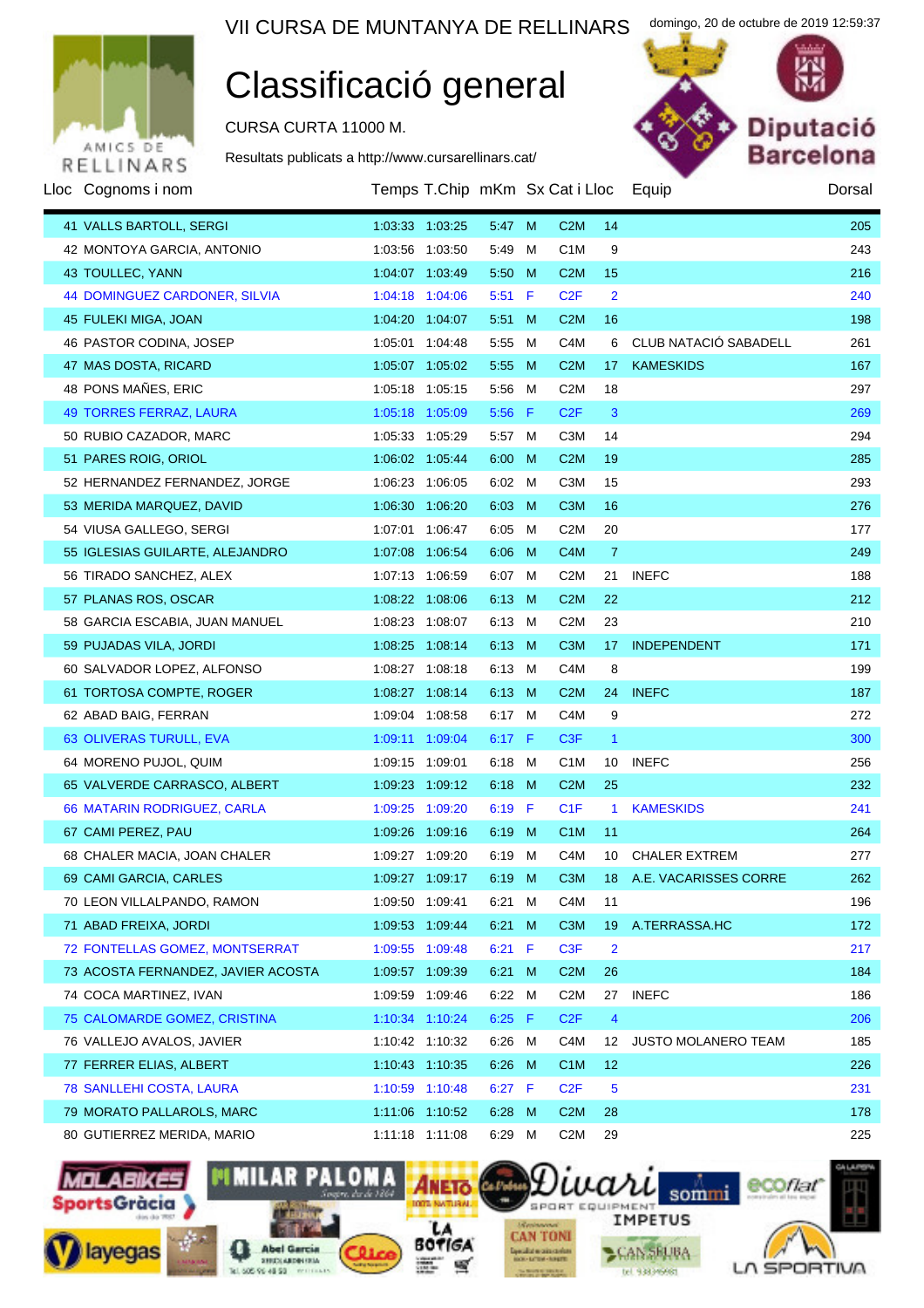

### Classificació general

CURSA CURTA 11000 M.

Resultats publicats a http://www.cursarellinars.cat/



domingo, 20 de octubre de 2019 12:59:37

| Lloc Cognoms i nom                  |                     | Temps T.Chip mKm Sx Cat i Lloc |                |   |                  |                | Equip                        | Dorsal |
|-------------------------------------|---------------------|--------------------------------|----------------|---|------------------|----------------|------------------------------|--------|
| 81 SAMANES AGREDA, GLORIA           | 1:11:25 1:11:13     |                                | $6:29$ F       |   | C2F              | 6              |                              | 239    |
| 82 FERRER MARTINEZ, CARLES          | 1:11:31 1:11:13     |                                | 6:30 M         |   | C <sub>4</sub> M | 13             | CENTRE EXCTA. DE TERRASSA    | 295    |
| 83 MASSO GOMEZ, VINYET              | 1:11:48 1:11:33     |                                | 6:32 F         |   | C1F              | 2 <sup>1</sup> | A.E. VACARISSES CORRE        | 273    |
| 84 GEA RAMIREZ, JULIAN MANUEL       | 1:11:49 1:11:38     |                                | 6:32 M         |   | C <sub>3</sub> M | 20             |                              | 237    |
| 85 MARTINEZ PECERO, SEBAS           | 1:11:50 1:11:43     |                                | 6:32 M         |   | C2M              | 30             |                              | 200    |
| 86 GRANERO NAVARRO, QUIQUE          | 1:11:51 1:11:43     |                                | 6:32 M         |   | C <sub>3</sub> M | 21             |                              | 244    |
| 87 SERRA FONTELLAS, NIL             | 1:11:55  1:11:48    |                                | 6:32 M         |   | C <sub>1</sub> M | 13             |                              | 254    |
| 88 MUÑOZ DOMINGO, MARTA             | 1:12:13 1:12:06     |                                | 6:34 F         |   | C <sub>2</sub> F | $\overline{7}$ |                              | 298    |
| 89 ESTEVE ANTON, MARC               | 1:12:18 1:12:03     |                                | 6:34 M         |   | C <sub>2</sub> M | 31             |                              | 292    |
| 90 BUSQUE BELMONTE, ANNA            | 1:12:38 1:12:26     |                                | 6:36 F         |   | C <sub>2</sub> F | 8              |                              | 227    |
| 91 CARNE RUIZ, JOSEP MARIA          | 1:12:41 1:12:24     |                                | 6:36           | M | C <sub>4</sub> M | 14             |                              | 248    |
| 92 CALONGE GIBERT, JOAN             | 1:12:49 1:12:29     |                                | 6:37 M         |   | C <sub>3</sub> M | 22             |                              | 246    |
| 93 PINO VILLAR, PEDRO               | 1:13:24 1:13:10     |                                | 6:40 M         |   | C <sub>3</sub> M | 23             | <b>EUROSPORT VILASECA</b>    | 195    |
| 94 AGUILELLA I FUENTES, ARIADNA     | 1:13:25 1:13:09     |                                | 6:40 F         |   | C <sub>2</sub> F | 9              |                              | 221    |
| 95 TURU OLIVERAS, JORDI             | 1:13:29 1:13:15     |                                | $6:41$ M       |   | C <sub>2</sub> M | 32             |                              | 175    |
| 96 MORENO VALERO, OMAR              | 1:13:34 1:13:20     |                                | 6:41 M         |   | C <sub>2</sub> M | 33             | <b>INEFC</b>                 | 189    |
| 97 FERNANDEZ GARCIA, XAVIER         | 1:13:44 1:13:29     |                                | 6:42 M         |   | C <sub>3</sub> M | 24             |                              | 211    |
| 98 SANCHEZ RODRIGUEZ, OSCAR         | 1:14:21 1:14:05     |                                | 6:46           | M | C <sub>2</sub> M | 34             |                              | 215    |
| 99 MARRERO RUIZ, JUANJO             | 1:14:21 1:14:06     |                                | 6:46           | M | C <sub>3</sub> M | 25             |                              | 214    |
| 100 SALA DOMENECH, TONI             | 1:15:52 1:15:52     |                                | 6:54 M         |   | C <sub>4</sub> M | 15             | <b>EGARA</b>                 | 207    |
| 101 PLANAS BACARDIT, MONTSE         | 1:15:54 1:15:42     |                                | 6:54 F         |   | C <sub>3</sub> F | 3              | <b>EGARA</b>                 | 201    |
| 102 GONZALEZ PRIETO, EVARISTO       | 1:16:00 1:15:49     |                                | 6:55           | M | C <sub>4</sub> M | 16             | CLUB NATACIÓ TERRASSA        | 259    |
| 103 LLADO CASTELLTORT, GEMMA        | $1:17:21$ $1:17:12$ |                                | $7:02$ F       |   | C <sub>3</sub> F | 4              | <b>CLUB TENNIS RELLINARS</b> | 274    |
| 104 CAÑIZARES ARIAS, WILLIAM SAMUEL | 1:17:25 1:17:07     |                                | 7:02 M         |   | C <sub>2</sub> M | 35             | INDEPENDENT                  | 166    |
| 105 RODRIGUEZ MENDEZ, WILLAN        | 1:17:26 1:17:07     |                                | $7:02 \quad M$ |   | C2M              | 36             |                              | 289    |
| 106 MARCET JULIA, ANNA              | 1:17:31 1:17:22     |                                | $7:03$ F       |   | C <sub>2</sub> F | 10             |                              | 174    |
| 107 FARGAS ESPLUGUES, EMMA          | 1:18:47 1:18:40     |                                | $7:10$ F       |   | C4F              | $\mathbf{1}$   | <b>CLUB TENNIS RELLINARS</b> | 229    |
| 108 AGUILELLA DOÑATE, OSCAR         | 1:19:09 1:18:53     |                                | $7:12 \quad M$ |   | C4M              | 17             |                              | 271    |
| 109 PEREZ SEGARRA, CARLOS DAVID     | 1:19:09 1:18:57     |                                | 7:12 M         |   | C <sub>4</sub> M | 18             |                              | 180    |
| 110 FOLCH MAS, JORDI                | 1:19:10 1:18:57     |                                | 7:12 M         |   | C <sub>4</sub> M | 19             |                              | 179    |
| 111 SAMPIETRO MORALES, BEGOÑA       | 1:19:34 1:19:29     |                                | $7:14$ F       |   | C <sub>2</sub> F | 11             |                              | 287    |
| 112 MARTINEZ AYALA, CRESCENCI       | 1:20:25 1:20:13     |                                | 7:19 M         |   | C4M              | 20             | CLUB NATACIÓ TERRASSA        | 260    |
| 113 SOLIGUER PORTAVELLA, MIREIA     | 1:20:39 1:20:27     |                                | $7:20$ F       |   | C <sub>3</sub> F | $\sqrt{5}$     |                              | 282    |
| 114 CASANOVAS GONZALEZ, FERRAN      | 1:20:39 1:20:27     |                                | 7:20           | M | C <sub>2</sub> M | 37             |                              | 281    |
| 115 MAMPEL GIBERT, MARIONA          | 1:21:02 1:20:54     |                                | $7:22$ F       |   | C <sub>2</sub> F | 12             |                              | 204    |
| 116 ROBLES SAEZ, JOSE CARLOS        | 1:21:53 1:21:44     |                                | 7:27 M         |   | C <sub>3</sub> M | 26             | PANCETAS CLUB                | 191    |
| 117 VALVERDE CASANOVA, NURIA        | 1:22:48 1:22:38     |                                | $7:32$ F       |   | C <sub>2</sub> F | 13             | <b>MONGETES</b>              | 233    |
| 118 ANGUS DOMINGO, JUAN             | 1:23:07 1:22:45     |                                | 7:33 M         |   | C4M              | 21             |                              | 279    |
| 119 AFAN CASTELLANO, SONIA          | 1:24:20 1:24:05     |                                | 7:40 F         |   | C <sub>3</sub> F | 6              | A.E. VACARISSES CORRE        | 278    |
| 120 SEBASTIA MIR, IDOIA             | 1:24:34 1:24:24     |                                | 7:41 F         |   | C <sub>3</sub> F | 7              | <b>CLUB TENNIS RELLINARS</b> | 224    |